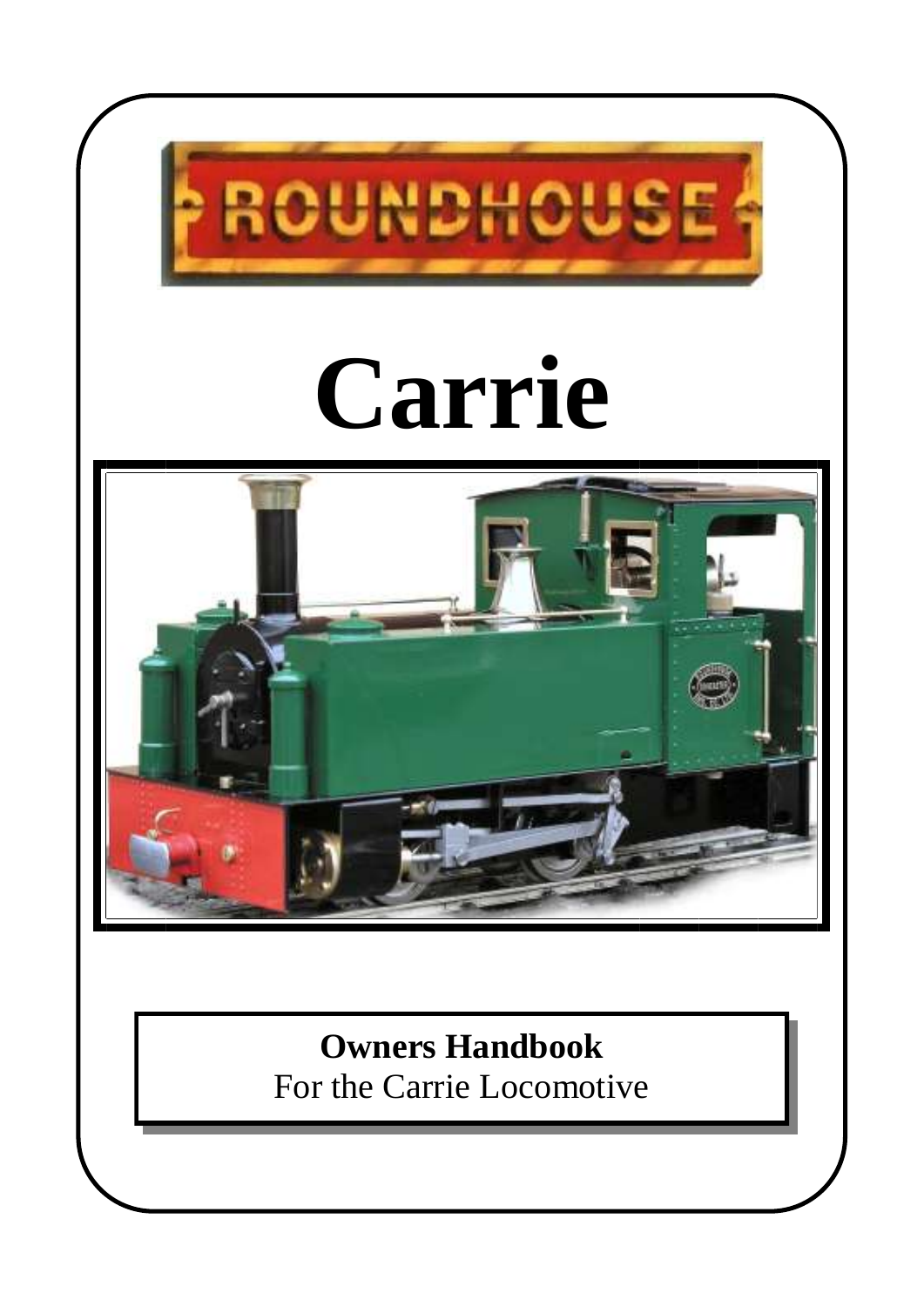# **Operating Instructions**

**IMPORTANT:** Read these instructions carefully before operating the locomotive.

The following items are required for running this engine and are not included with the model.

**Fuel** Butane gas. See 'Filling the gas tank' **Water** See 'Filling the boiler' **Lubricating oil** See 'Lubrication'

## **SAFETY PRECAUTIONS**

This is a working model locomotive using steam under pressure and highly flammable fuel. Provided it is operated with reasonable care and attention, no problems should arise.

It is intended for use out of doors and must only be operated in a well-ventilated area.

Whilst the locomotive is in use, hot gasses are exhausted up the chimney and excess steam frequently blows off through the safety valve even when stationary, so operator and spectators should not bend over the model.

As you will appreciate, this is not a toy and is therefore unsuitable for young unsupervised children.

Follow manufacturers recommendations regarding the safe storage of Butane gas canisters.

Some areas of the model will get quite hot whilst it is operating, so a pair of gloves are provided in the tool kit for your protection. Always have to hand either a fire extinguisher or wet cloth when operating the model.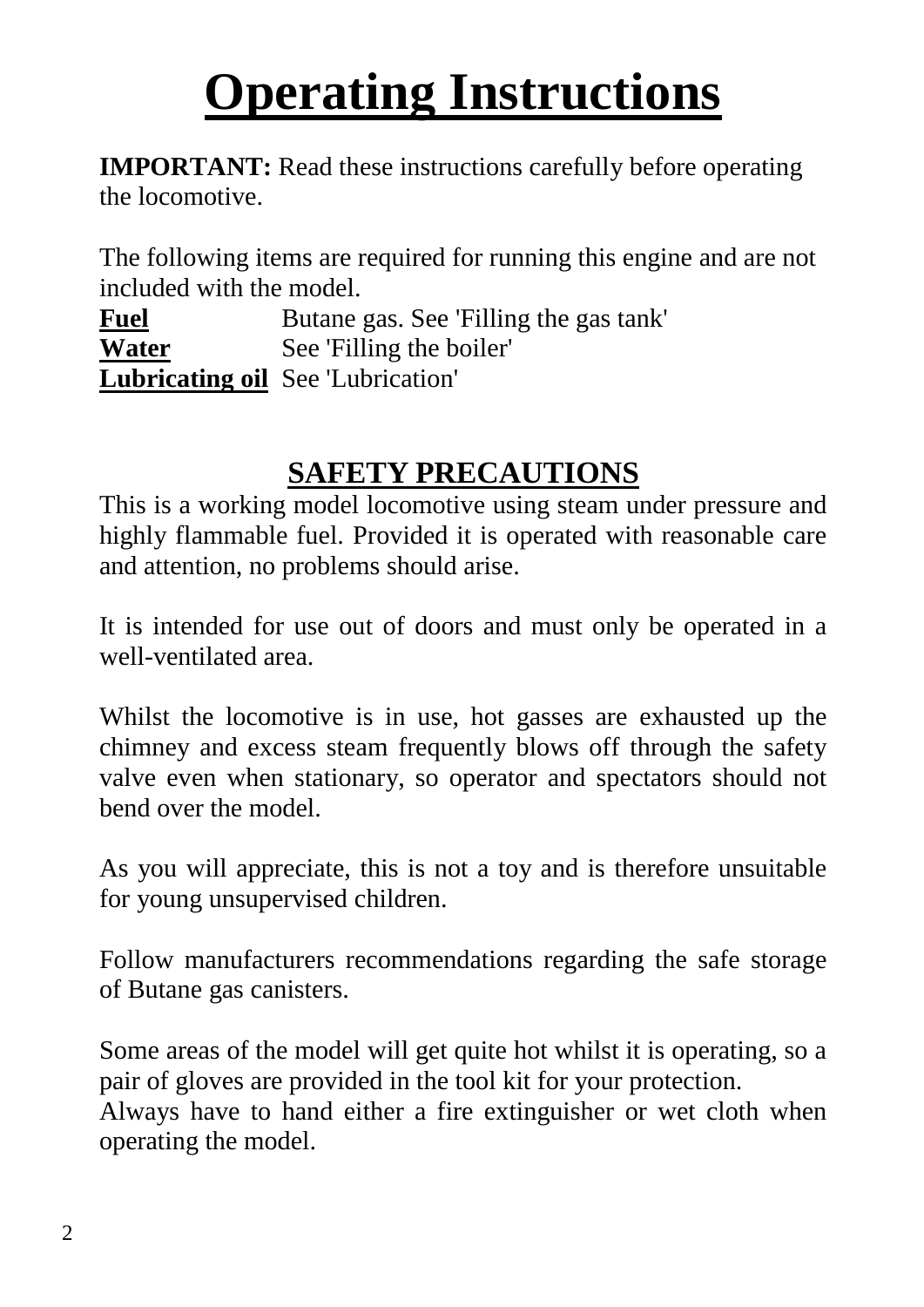# Carrie Instruction Booklet



#### **CONTENTS**

| Tool kit.                                               | Page 4           |
|---------------------------------------------------------|------------------|
| Running in.                                             | Page 4           |
| Access to controls.                                     | Page 4           |
| Identification of parts of the locomotive.              | Page 5           |
| Preparations for operation.<br>1. Filling the Gas Tank. | Page 6<br>Page 6 |
| 2. Filling the Boiler.                                  | Page 6           |
| 3. Lubrication.                                         | Page 7           |
| 4. Lighting the Burner.                                 | Page 7           |
| Running the locomotive.                                 | Page 8           |
| Driving manually.                                       | Page 9           |
| Driving by radio control.                               | Page 10          |
| Water top-up system.                                    | page 10          |
| Trouble shooting $&$ maintenance.                       | Page 12          |
| Storage between operating sessions.                     | Page 12          |
| Steam leaks.                                            | Page 12          |
| Regulator not shutting.                                 | Page 13          |
| Radio control.                                          | Page 13          |
| Gas system.                                             | Page 14          |
| Water top up system.                                    | Page 15          |
| Service and parts.                                      | page 16          |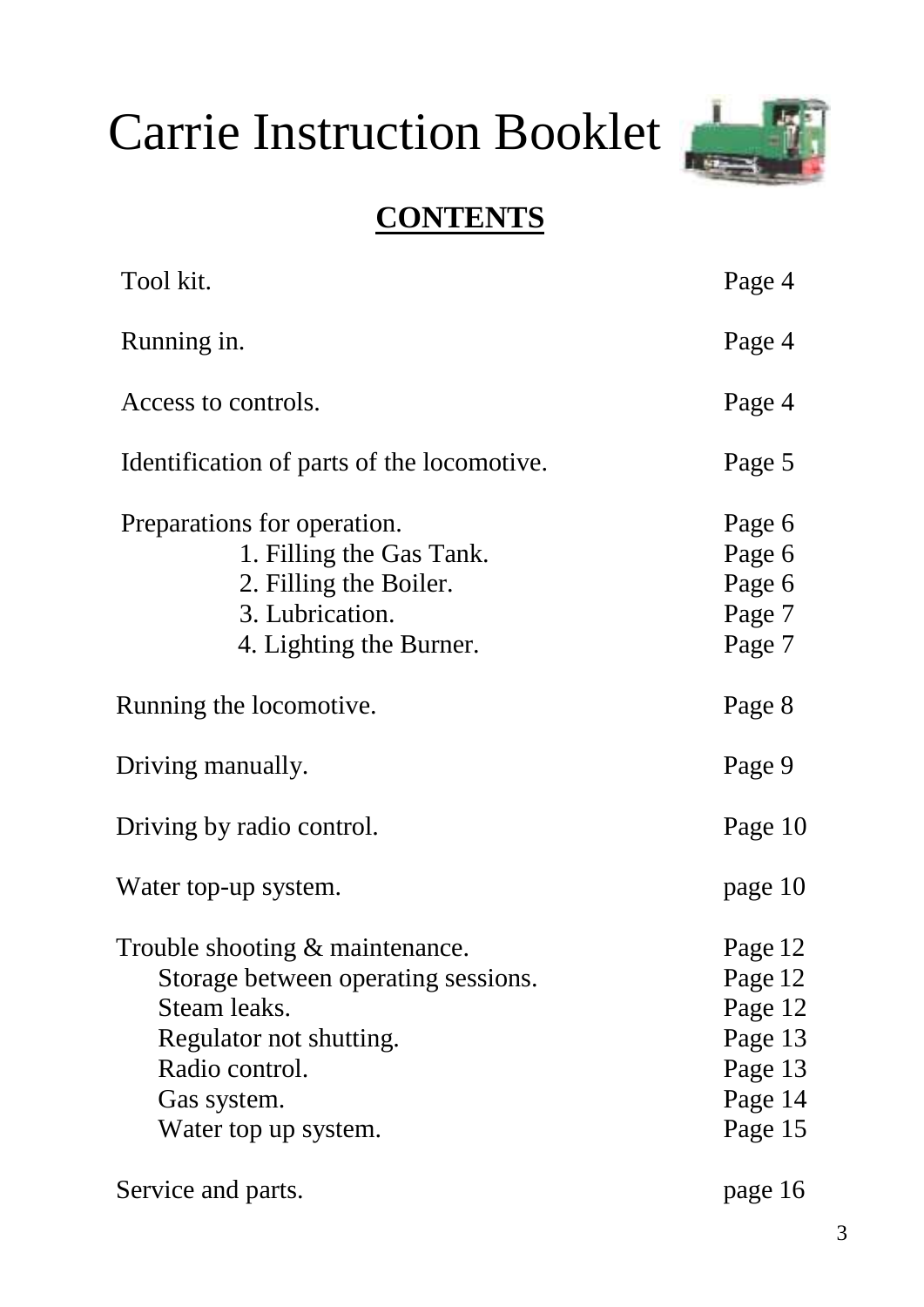#### **TOOL KIT**

The following items are included with your locomotive. One 60m1 bottle of special steam oil for use in the cylinder lubricator. One 60m1 syringe with plastic tube for filling the boiler with water. One water top up pump bottle. One set of spare washers and '0' rings. One spare gas jet. One Allen key for cylinder socket cap screws. One wheel setting (back to back) gauge and key. One pair of protective gloves. One cleaning duster.

#### **RUNNING IN**

All locomotives are test run before leaving the factory, but will require several hours of running in, when new, to overcome initial tightness and allow valves etc. to 'bed in' completely. It is recommended that the model is run with light loads for the first few hours of operation. Also, the loco will waste a proportion of it's water and steam until 'run in' due to leaking slide valves, a tendency to prime more, and simply overcoming the initial tightness of the moving parts. As the model heats up and cools down each time you raise steam, screws and nuts have a tendency to stretch and loosen a little so you will also need to make regular checks and 'nip up' any that become loose. Most are quite visible and easy to get to however if there is any steam leaking from the valve chests on top of the cylinders, refer to the Trouble Shooting section.

#### **ACCESS TO THE CONTROLS**

For normal operation, all controls are accessible without the need to remove any part of the locomotive, however, for ease of servicing, the cab roof hinges up. Lift the roof vertically two or three millimetres, then it will hinge up to the left hand side of the cab. The gas regulator is located in the right hand cab doorway. The boiler top up valve is on top of the boiler just behind the cab front sheet. The gas filler valve is located on top of the gas tank in the front right hand corner of the cab. On manual control engines, the steam regulator is accessible through the left hand cab doorway, and reversing lever through the right hand cab doorway.

The displacement lubricator is positioned in the front left hand side of the cab. The switch for the locomotive  $r/c$  equipment is on the underside of the cab floor on the right hand side.

The radio control batteries are housed in a box on the underside of the cab roof. The radio control receiver is in the right hand side tank.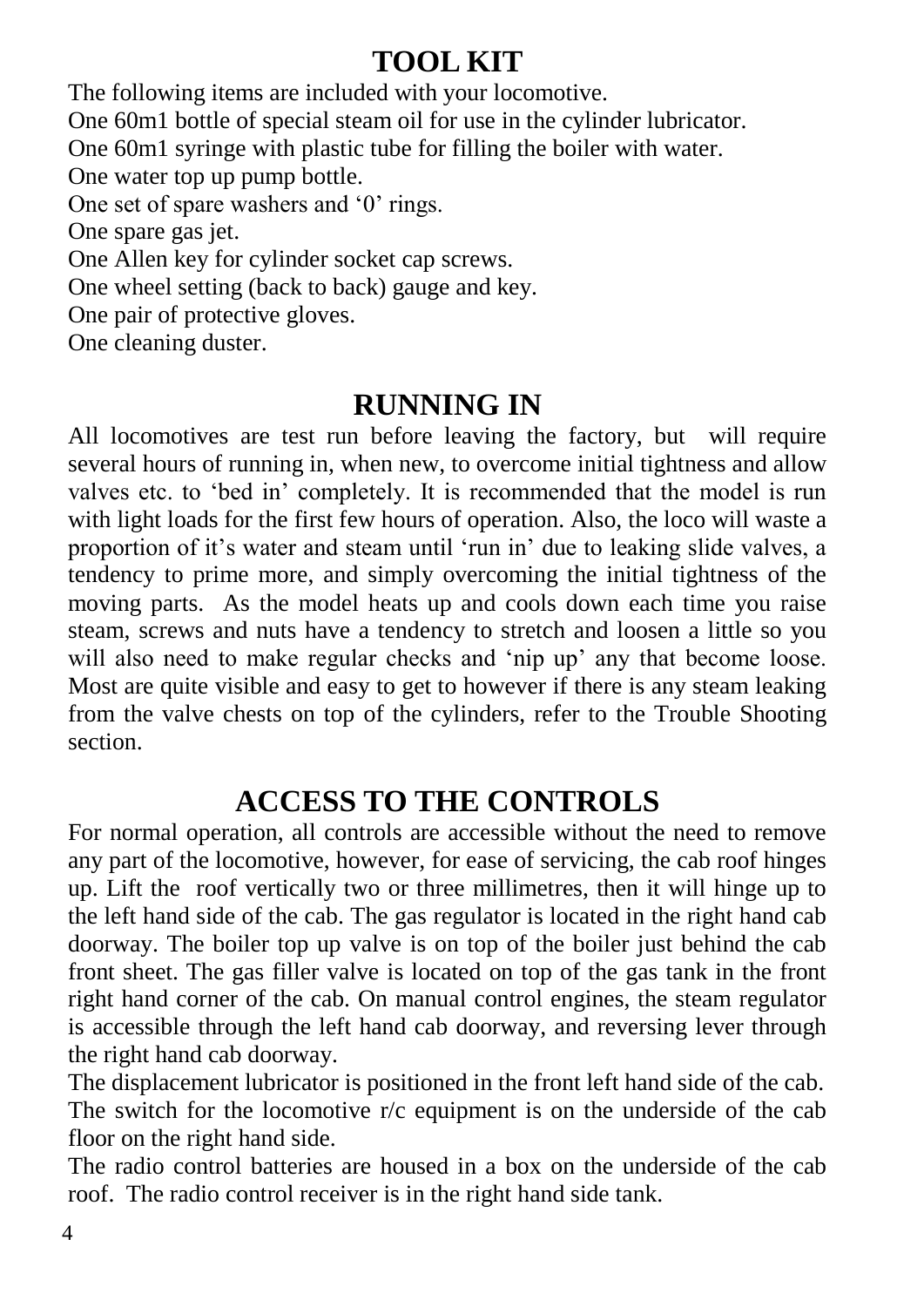#### **IDENTIFICATION OF PARTS OF THE LOCOMOTIVE**

Radio controlled version illustrated 1/ Steam regulator. 2/ Pressure gauge. 3/ Lubricator. 4/ Water Gauge. 5/ Safety valve. 6/ Gas burner. 7/ Gas regulator. 8/ Gas tank/filler. 9/ Boiler top up valve.

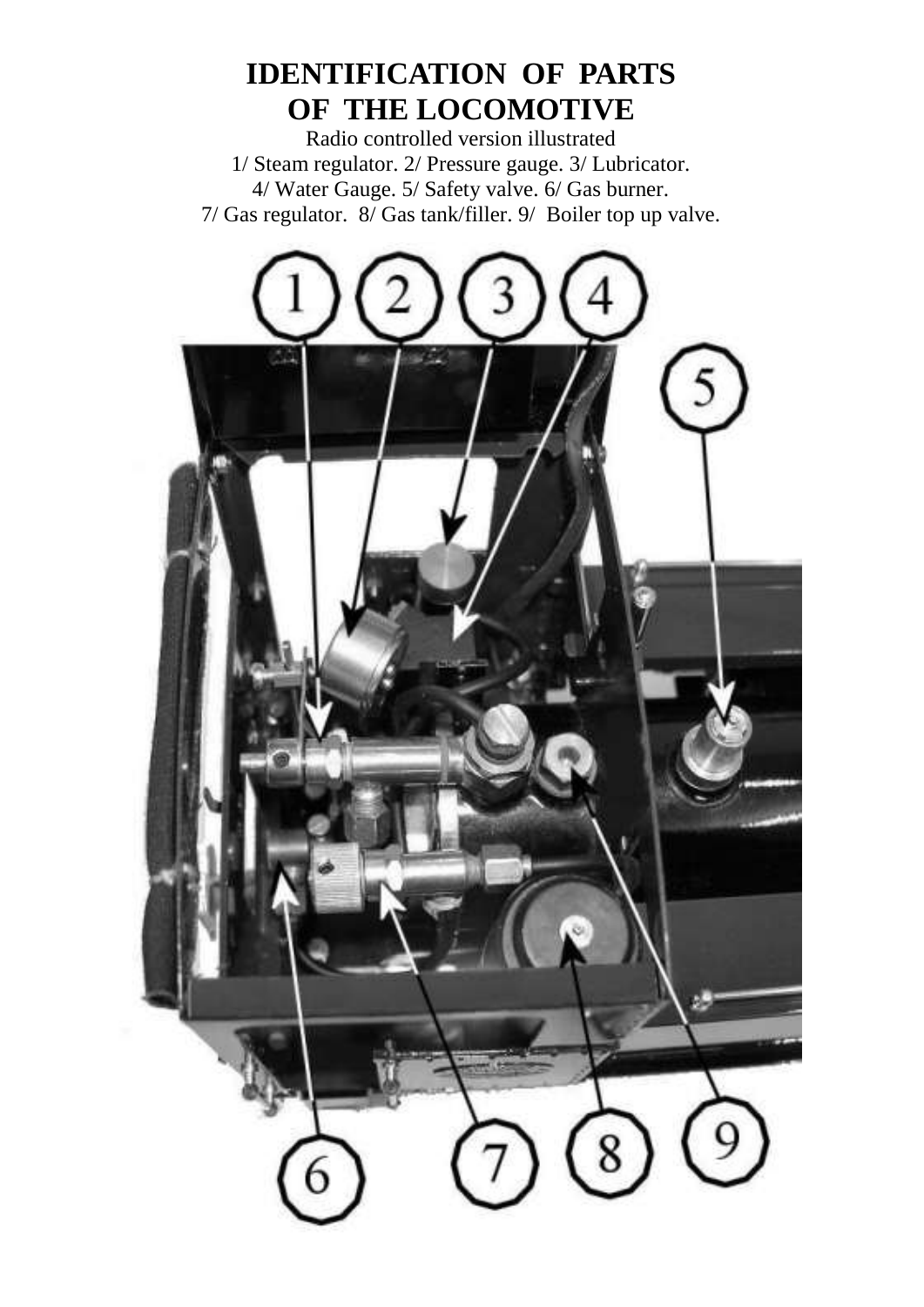#### **PREPARING FOR OPERATION**

The locomotive must be serviced before being operated. It is important to perform all the following operations.

#### **1) FILLING THE GAS TANK**

The filling of the gas tank should only be carried out in a well-ventilated area, where there are no naked lights or other lighted locomotives close by. Ordinary Butane or Iso-butane gas (as used in gas cigarette lighters) is the preferred fuel, and for economy, the larger canisters as used for blowlamps or camping stoves etc. are better. The larger canisters have an EN417 threaded self sealing valve on top and require a special adapter to couple up to the filler valve on the locomotive. A special brass gas filler adapter is obtainable from your local garden railway supplier or direct from **ROUNDHOUSE.**

Mixed gasses are also available and may be used if ordinary butane or isobutane are not available, but see 'Gas System' on page 14 for more information on this subject.

Before attempting to fill the gas tank, make sure that the gas control valve is closed by turning it clockwise.

The filler valve is on top of the gas tank in the right hand side of the cab and is accessed by lifting the roof as described earlier. Invert the gas canister and place its nozzle over the gas filler valve. Support the tank from underneath and press the canister down. The gas will be heard hissing as it enters the tank and a small amount will escape around the valve. This is quite normal and is the tank venting as the liquid enters. After about 20 to 30 seconds, liquid gas will emerge from the valve showing that the tank is full. Remove the canister immediately.

#### **2) FILLING THE BOILER**

A syringe and plastic pipe are supplied for filling of the boiler.

The boiler is filled with water through the safety valve bush, housed under the polished brass bonnet on top of the boiler. Care is needed when removing the bonnet, especially when the engine is hot, as the bonnet itself will be hot. Take care not to drop the it onto the locomotive, as the weight of it may damage the model. Lift off the bonnet then remove the safety valve by unscrewing it with the knurled ring around its base. Fill the boiler right to the top with clean water. Distilled water is recommended if available. As an alternative to distilled water if this is unavailable, clean tap water can be used in soft water areas. Also, rain water or water from a dehumidifier can be used provided that it is adequately filtered Many people now use rain water passed through a coffee filter to remove any particles or debris in the water.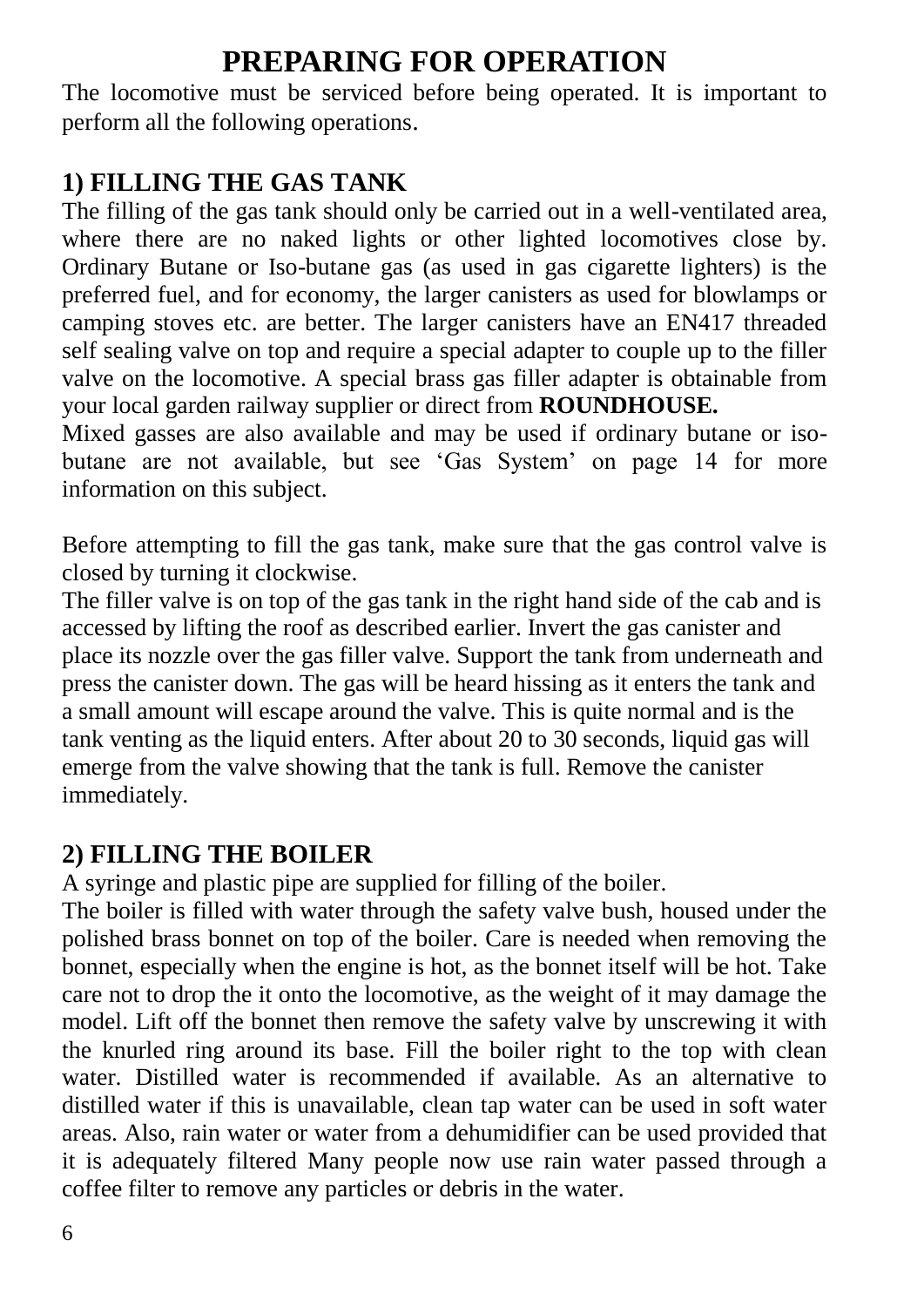Do not use deionised water as this type of water may cause long term damage to the boiler and fittings.

There has to be a space above the water to allow steam to be raised so, insert the end of the plastic pipe into the boiler and withdraw 30ml of water with the syringe. Replace the safety valve finger tight then place the bonnet over it.

#### **3) LUBRICATION**

Regular lubrication of all working parts is important and should be carried out before each operating session. There are two types of lubrication required: The external moving linkages and bearings are lubricated with a medium oil such as motor engine oil, and the internal steam mechanisms such as cylinders, pistons and valves are lubricated with a special steam oil that is mixed with the steam. Infrequent external lubrication will allow parts to run dry, and over oiling can form pools around operating parts that attract dirt and grit. If too thin an oil is used it will evaporate very quickly as the loco gets hot – leading to dry running. We recommend the use of a 20-50 motor oil for external lubrication. When carrying out general lubrication, do not forget the regulator spindles (see Trouble Shooting section for further details of oiling the regulators).

Internal lubrication is achieved by steam oil that is mixed with the steam in the displacement lubricator, housed in the left-hand side of the cab. Remove the knurled cap from the top and slacken the drain screw two or three turns at the bottom but do not remove it. Any water in the lubricator will run out through the drain screw. Tighten the drain screw and refill with the steam oil supplied, then replace the cap. Take time filling the lubricator, especially when cold, as the oil takes time to run down and may trap an air bubble. Both cap and drain screw are fitted with '0' rings and need only be closed finger tight.

**NOTE:** Only special steam oil as supplied should be used in the lubricator and under no circumstances should ordinary oil be substituted, or damage may result.

#### **4) LIGHTING THE BURNER**

**WARNING:** Before lighting read the section on gas system troubleshooting (page 14) and be aware of potential problems. If the gas system is not operating correctly, **shut it off immediately** or damage may result.

Move the locomotive to another location before lighting. Butane is heavier than air and small pockets of gas can collect around the locomotive during filling.

To light the burner, hold a lighted match or cigarette lighter over the top of the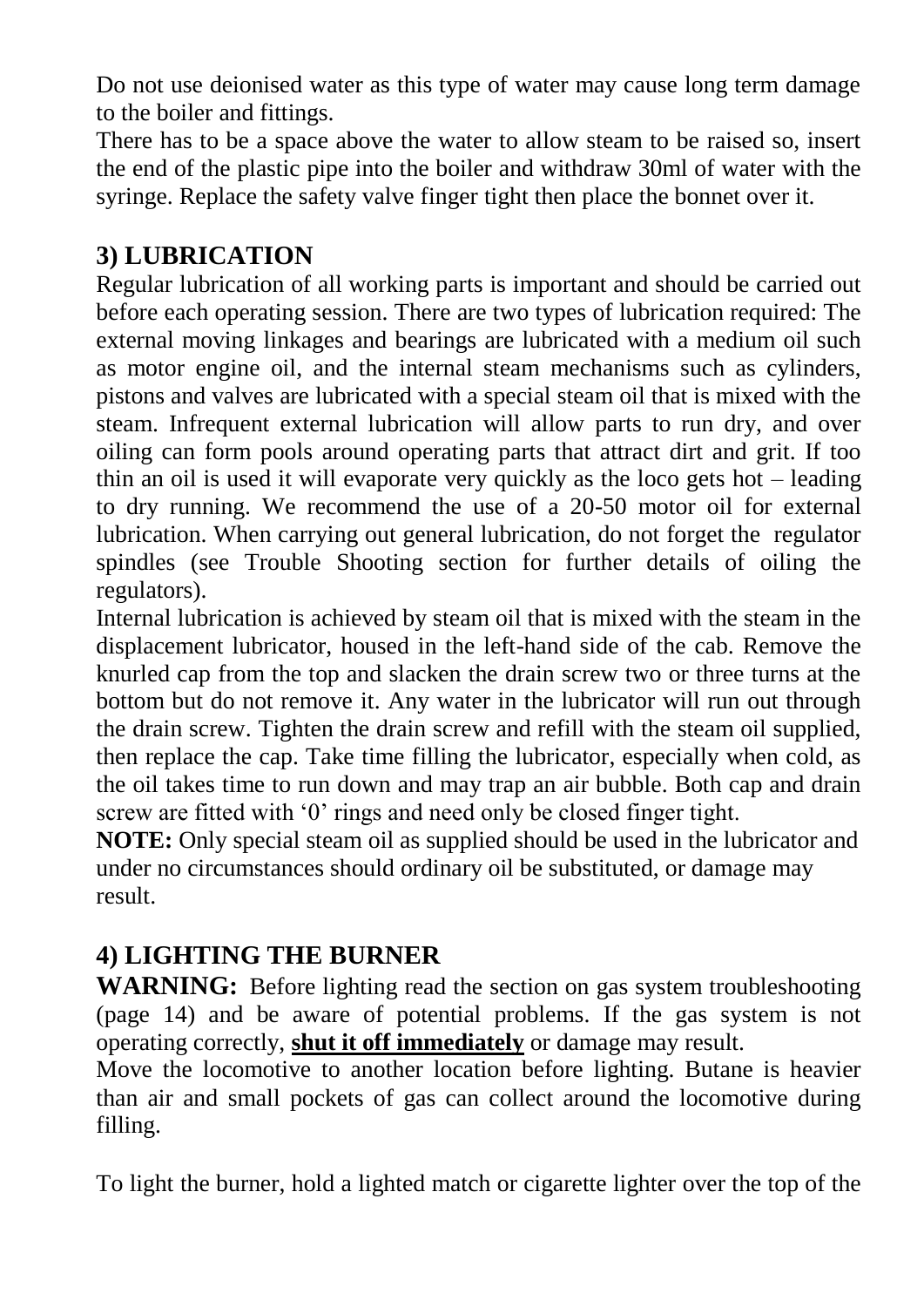chimney and **slowly** open the gas regulator by turning it anti-clockwise. The gas should ignite almost immediately with a pop as the flame travels down the chimney and into the boiler tube. The burner should be audible but not too loud.

**NOTE** as stated above, the gas regulator should be opened slowly until the burner ignites. If opened too quickly, particularly when the engine is cold or if the gas tank has just been filled, it is possible that the flame may not travel back into the boiler flue but stay in the smokebox. If this should happen, the burner will sound quite different to normal and the blue flame will be visible in the smokebox if viewed down the chimney from a safe height. Should this happen, turn off the gas immediately or damage may result and then re-light it. If the problem persists and it is not possible to ignite the burner correctly, then a dirty jet should be suspected and cleaned as detailed on page 14.

For the first couple of minutes keep the burner on low. This is important, as until it warms up, the flame will be a little unstable and turning it up too much could cause it to go out. Also, with a completely full tank, liquid gas could be drawn off instead of vaporised gas, which can also extinguish the flame.

After a couple of minutes, the gas control valve can be opened more to speed up steam raising. Open the gas regulator slowly to about one full turn. The full range of adjustment (closed to fully open) is achieved within the **first full rotation** of the gas regulator knob any more is unnecessary.

#### **RUNNING THE LOCOMOTIVE**

When full working pressure has been reached (between 35 and 40psi), the safety valve will start to blow off steam. Steam generation can be controlled by the gas valve in the right hand cab doorway. If the safety valve blows off frequently during running, then too much steam is being produced, which wastes water and gas. Turning down the burner will decrease the amount of steam created. Conversely, if steam pressure is not maintained during a run, then the burner should be turned up. After a few minutes of running it may be noticed that the gas pressure through the burner has increased. This is due to the gas tank becoming warmer and so increasing the gas pressure. Simply turn the gas down – this may need to be performed several times during a run. The art of balancing steam generation to the operational requirement by the adjustment of the gas control valve will quickly be learned.

The gas tank has a duration of about 25 minutes, though this will vary depending on gas valve setting. The boiler should not be allowed to run dry, and the gas tank capacity is such that the gas should run out before the water. When the gas is fully used up, the steam pressure in the boiler will be seen to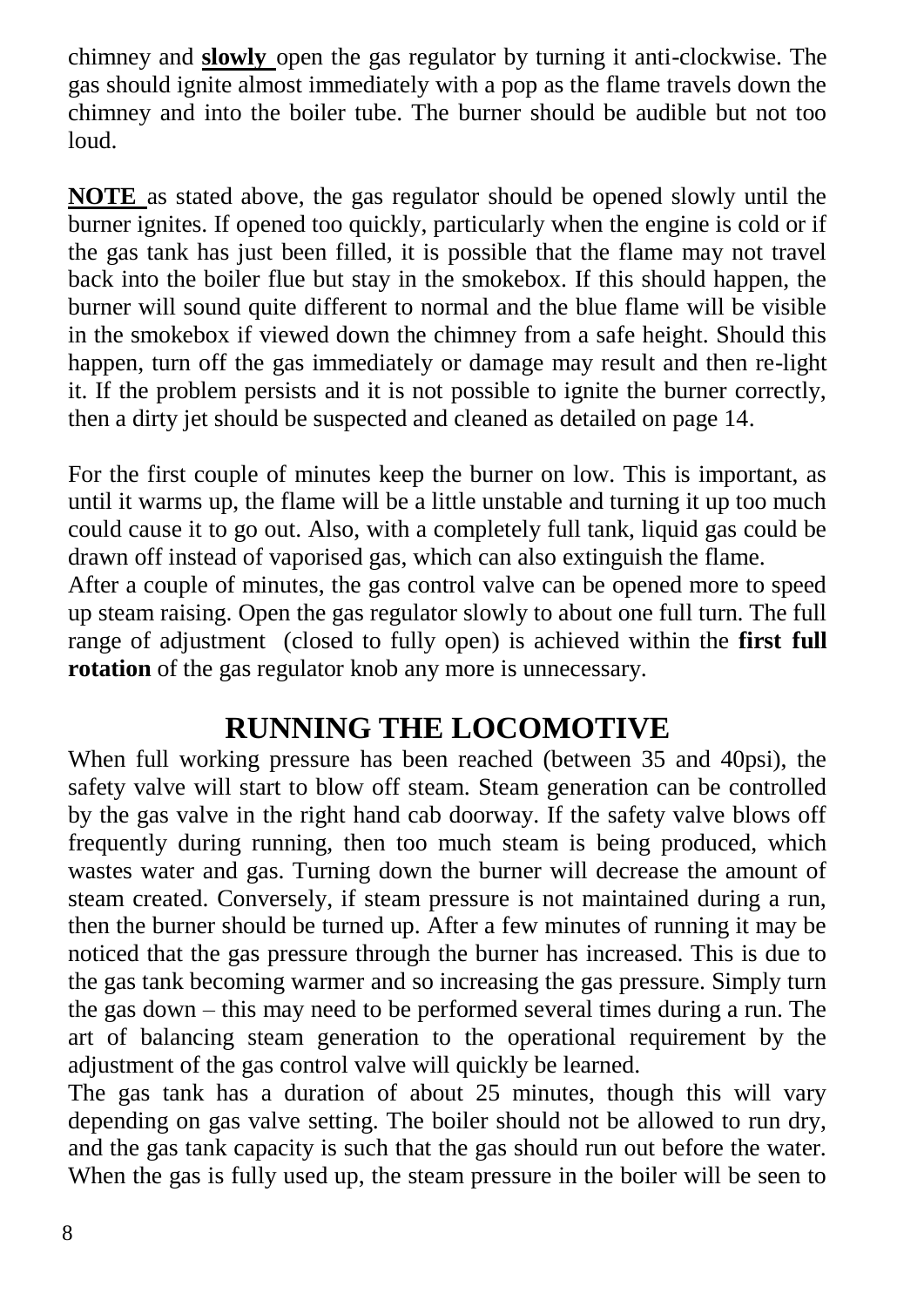gradually drop until the loco comes to a halt. Should the water expire before the gas is fully used, the pressure will drop rapidly and the loco will stop. Check the pressure gauge – if this is zero turn off the gas. No damage will result if the gas is turned off immediately and the loco left to cool naturally. Do not add cold water to a hot, empty boiler. Never re-fill the gas tank without first re-filling the boiler.

#### **DRIVING THE LOCOMOTIVE MANUALLY**

On manually controlled locomotives, there are three main controls, all of which are housed in the cab.

1) The gas regulator, which should be used to control steam generation as described earlier.

2) The reversing lever. This is in the right-hand side of the cab and is moved fully forward for running in a forward direction and full back to run in the reverse direction. The lever has a locating stop at either end of it's travel, which have been factory set for optimum forward or reverse running. In mid gear, the lever sits between these two stops, but to set the gear for running, it must be sprung outwards slightly as it is moved forward or backwards, so that one or other of the stops sits in the hole in the lever. It should be parked in the centre (mid gear) when the locomotive is stationary for any length of time. When in mid gear position, the engine will not move under steam power.

3) The steam regulator. This is the main steam control valve and regulates the speed at which the engine will run. The regulator handle is situated in the left hand cab doorway and is moved anti-clockwise to open and clockwise to close.

Using the reversing lever, select the desired direction of travel and open the regulator a little. Initially, there will be a certain amount of water in the pipes and cylinders, which will exhaust through the chimney and, after a few moments, the engine will move jerkily, until this clears. Once the parts have warmed up, the engine will move off steadily and it's speed can be controlled with the regulator. Subsequent starts will be quite smooth once the cylinders etc. have reached their normal operating temperature.

To reverse the locomotive, close the regulator to bring it to a halt, move the reversing lever over and open the regulator again.

The art of fine control will soon be learnt with a little practice.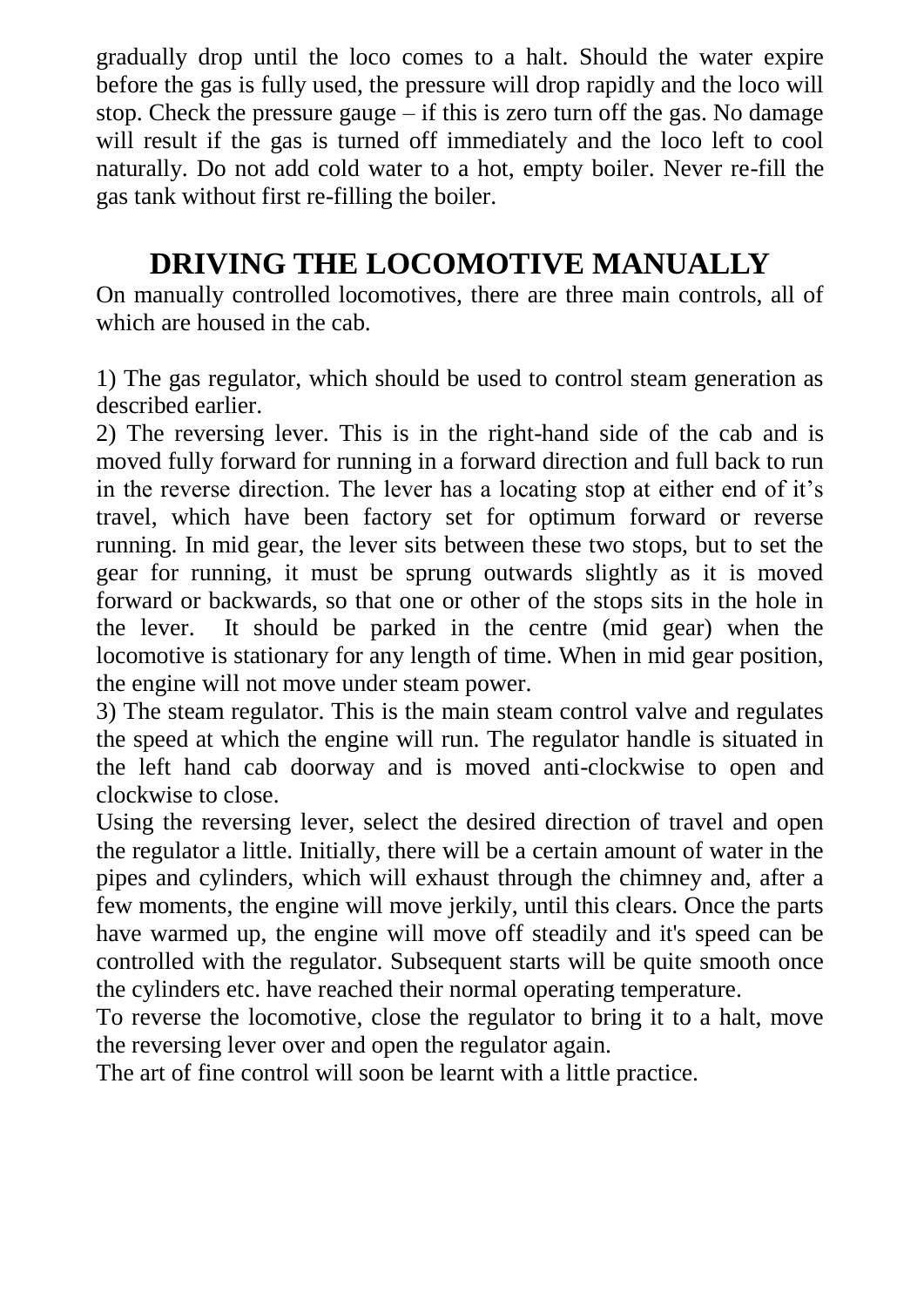#### **DRIVING BY RADIO CONTROL**

On a radio controlled model, speed and direction are controlled by moving the two levers on the transmitter supplied. The left hand lever operates the steam regulator, down for stop, up for go and the right hand lever operates the steam reversing valve, left for forward, right for reverse and centre for mid gear (neutral).

Switch on the transmitter with the switch in the centre of the front panel. The battery meter above should indicate that the batteries are OK. Switch on the receiver on the locomotive with the remote switch lever under the right hand side of the cab footplate. As the actual switch is housed inside the right hand side tank and is not directly accessible, it is operated via this remote switch. Select the desired direction of travel by holding the right hand lever fully over, and then open the regulator a little by moving the left-hand lever upwards slowly. The locomotive will now move off as described in the manual control section.

The art of fine control will soon be learnt with a little practice.

**NOTE:** Always hold the reversing lever fully over in the required direction when the engine is moving. The model is fitted with a simple reversing valve gear and is not capable for 'notching up' (altering the valve cut off).

Always bring the locomotive to a halt by closing the regulator before changing direction.

If an emergency stop is required, simply release the reversing lever, which will spring back into mid gear and halt the train. Then close the regulator.

Always ensure that the regulator is closed before switching off the transmitter. Always switch off the receiver and transmitter when not in use to preserve battery life.

It is good practice to switch on the transmitter before the receiver and switch off the receiver before the transmitter. In this way, the radio receiver is never on when the transmitter is switched off and so should always be under your control.

When the batteries are getting low, a poor signal between transmitter and receiver will result and control of the engine will become erratic. The transmitter batteries are housed in the back of the unit under a clip off panel. The receiver batteries are housed under the cab roof as described on page 4.

#### **WATER TOP UP SYSTEM**

A water top up system is fitted to this model. This enables the water level in the boiler to be monitored and topped up to keep the engine in steam for longer periods.

Once the locomotive is in operation as detailed in the previous sections, water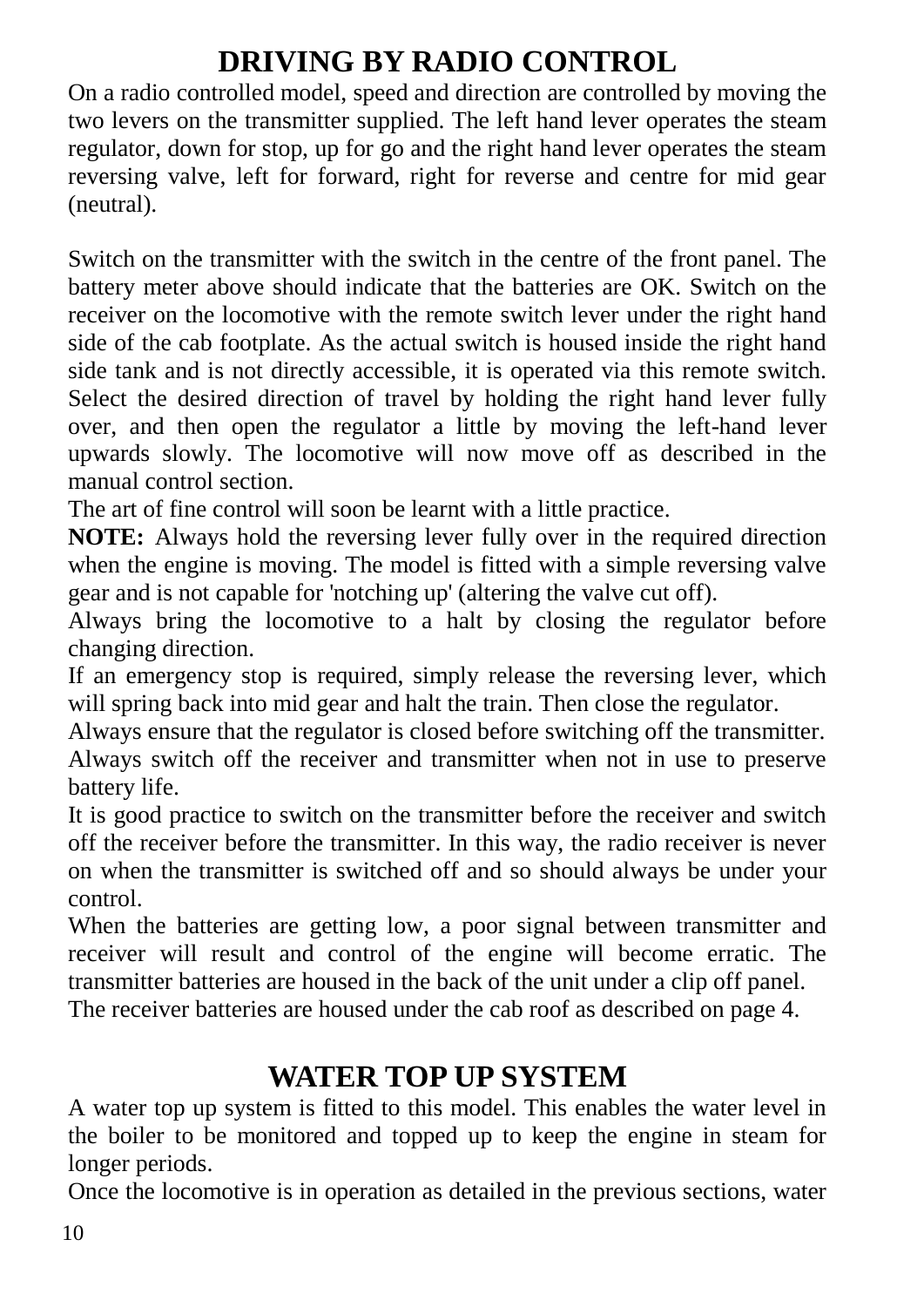can be added to the boiler at any time during the run as follows.



Fill the water pump bottle from your usual water supply.

Push the end of the plastic tube into the hole in the centre of the water filling valve on top of the boiler and hold it in. Take care not to touch the hot boiler fittings.

Pump the handle and this will inject water into the boiler.

You will sometimes see water and air bubbles passing through the sight glass as you pump so allow the level to settle after a few pumps. Carefully pull the plastic pipe out of the water filling valve whilst still steadying the engine.

Sometimes, small particles of dirt will find their way in with the water and may cause the water filling valve to leak back a little when the pipe is removed. If this should happen, re-connect the pipe and give a further pump or two of water to clear it.

As the filler valve sits vertically on top of the boiler, a small amount of water will remain in the socket once the plastic pipe has been removed and will boil off as the fittings return to normal operating temperature. This is quite normal. Once you start running your loco you will see the water level in the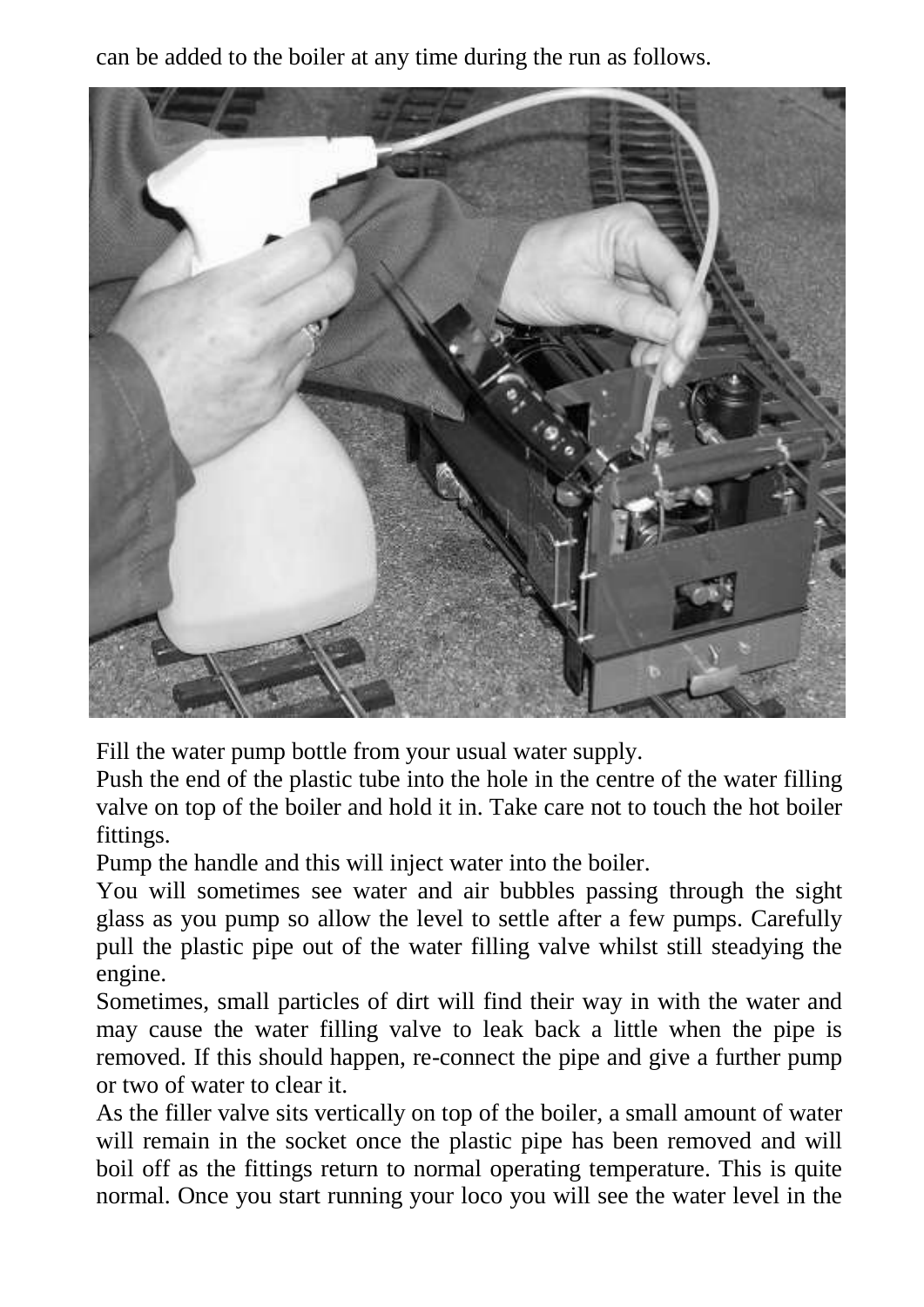gauge slowly dropping. Note that air bubbles may sometimes form in the gauge giving a false reading but these can be pushed out by connecting the pipe from the water pump to the water filling connector – and injecting some water.

It is better to pump small amounts of water into the boiler at frequent intervals. Aim to keep the water level between ½ and ¾ up the gauge and refill the gas tank as detailed in the locomotive operating instructions whenever it is empty. In this way, you can keep the loco in steam and at working pressure as long as you like.

Don't forget to re-fill the displacement lubricator about every 30 minutes.

## **TROUBLESHOOTING & MAINTENANCE**

On a working model of this nature, it is important to keep all working parts well lubricated. With constant heating up, cooling down and the stresses of hard work, screws etc. can work loose so, it is good practice to check all fixings and cylinder screws regularly but remember, never over tighten.

## **STORAGE BETWEEN OPERATING SESSIONS**

At the end of an operating session, it is good practice to clean the locomotive carefully with a clean soft cloth, and to oil all bright metal parts.

- Do not leave fuel or water in the tank or boiler for long periods.  $\ast$
- Do not store in places where the temperature may drop below freezing  $\ast$ as water may still be present in the pipework.
- Ensure all controls are closed and the valve gear in mid gear.  $\ast$
- Ensure that radio control equipment is switched off and, if the engine is \* not to be used for some time, remove all batteries.

Periodically it may be necessary to wash off all traces of dirt and old oil from the moving parts with paraffin (not thinners). This will remove any accumulations of dirt or grit. After washing with paraffin, leave to dry thoroughly overnight before re-oiling. It is most important that clean oil is applied and allowed to penetrate fully into all moving parts before the locomotive is run again. Manually moving the locomotive back and forth will assist in distributing the oil fully. Under normal operating conditions this procedure should not be required more than once or twice per year.

#### **STEAM LEAKS**

The cylinders are fitted with '0' rings in the glands sealing the piston and valve rods. These can be adjusted with a spanner if steam leaks develop. They should only be tightened just enough to stop the leak, as over tightening will affect the running of the model.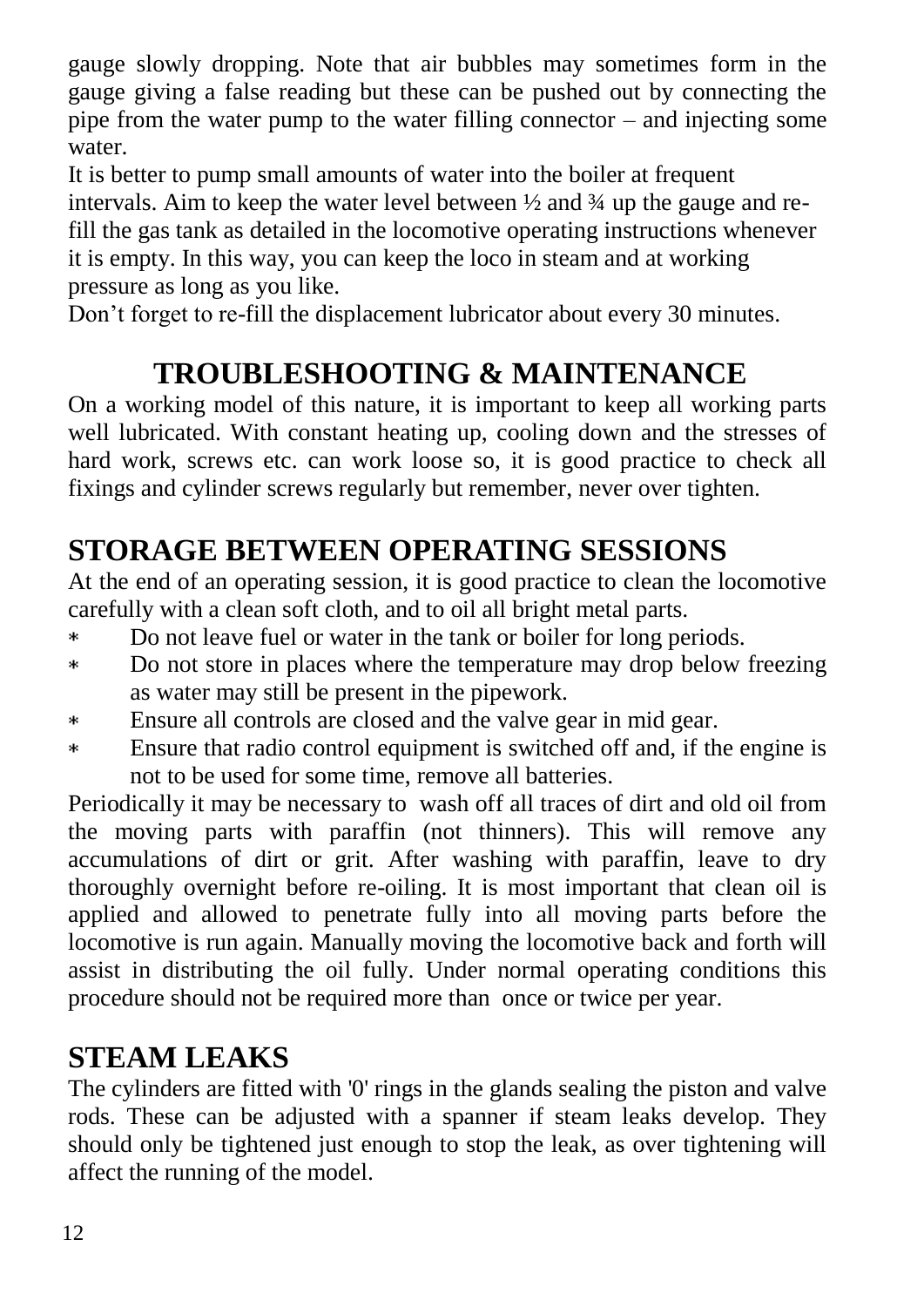## **REGULATOR NOT SHUTTING (R/C models)**

The steam regulator seating and seal can, after a period of time become worn or compressed so that when the lever on the radio control is fully closed, the locomotive still moves. To overcome this, a trimmer is fitted to the transmitter. This is the small lever at the side of the main control lever and is set at the factory to the top of its slot. As wear takes place in the regulator, it can slowly be moved down the slot to compensate. When it reaches the bottom, it is time to reset it to the top and adjust the linkage between the servo and the regulator in the cab. If adjustment does not cure this problem, the internal '0' ring may be dirty or damaged and requires replacement. Contact the factory for further advice. Periodic oiling of the gland will help keep the regulator working freely. Place a spot of motor oil between the gland nut and the regulator arm and work the regulator a few times.

#### **RADIO CONTROL**

If the radio control gives problems, always check the batteries first and replace if in doubt. AA size batteries are used, four in the locomotive and eight in the transmitter. If problems occur whilst running the locomotive near other r/c engines, check that yours is on a different frequency.

To allow a number of locomotives to operate at the same time in close proximity, a range of crystals are available for different frequencies, which can be purchased from any good model shop. Crystals operate in pairs, one in the transmitter and one in the receiver. They are clearly marked with the frequency and either TX or RX. When fitting, ensure that the one marked TX is fitted to the transmitter and RX to the receiver. Two radio systems are currently in use, 40MHz FM and 75MHz FM. **ROUNDHOUSE** now only use 75MHz FM sets for USA and CANADA. Ensure that the replacement crystals are of the correct type.

It is common practice with radio controlled sets to attach a white marker or label to the aerial with the frequency or band number clearly marked in black. For further details of the  $r/c$  equipment, refer to the manufacturers literature supplied. To access the receiver it is necessary to remove the right hand side tank. Carefully lay the model on it's side with the right hand side tank uppermost. In the space between the front buffer beam and the cylinder, you will see two cheese head screws, one near the top of the frame and one near the bottom. Remove the top screw only. The side tank and it's footplate will now slide forward and lift off. Fitting is the reverse, but ensure that the three tabs on the rear of the side tank locate in the three slots on the cab front and that the tab on the inside front of the side tank locates in the slot on the side of the smokebox.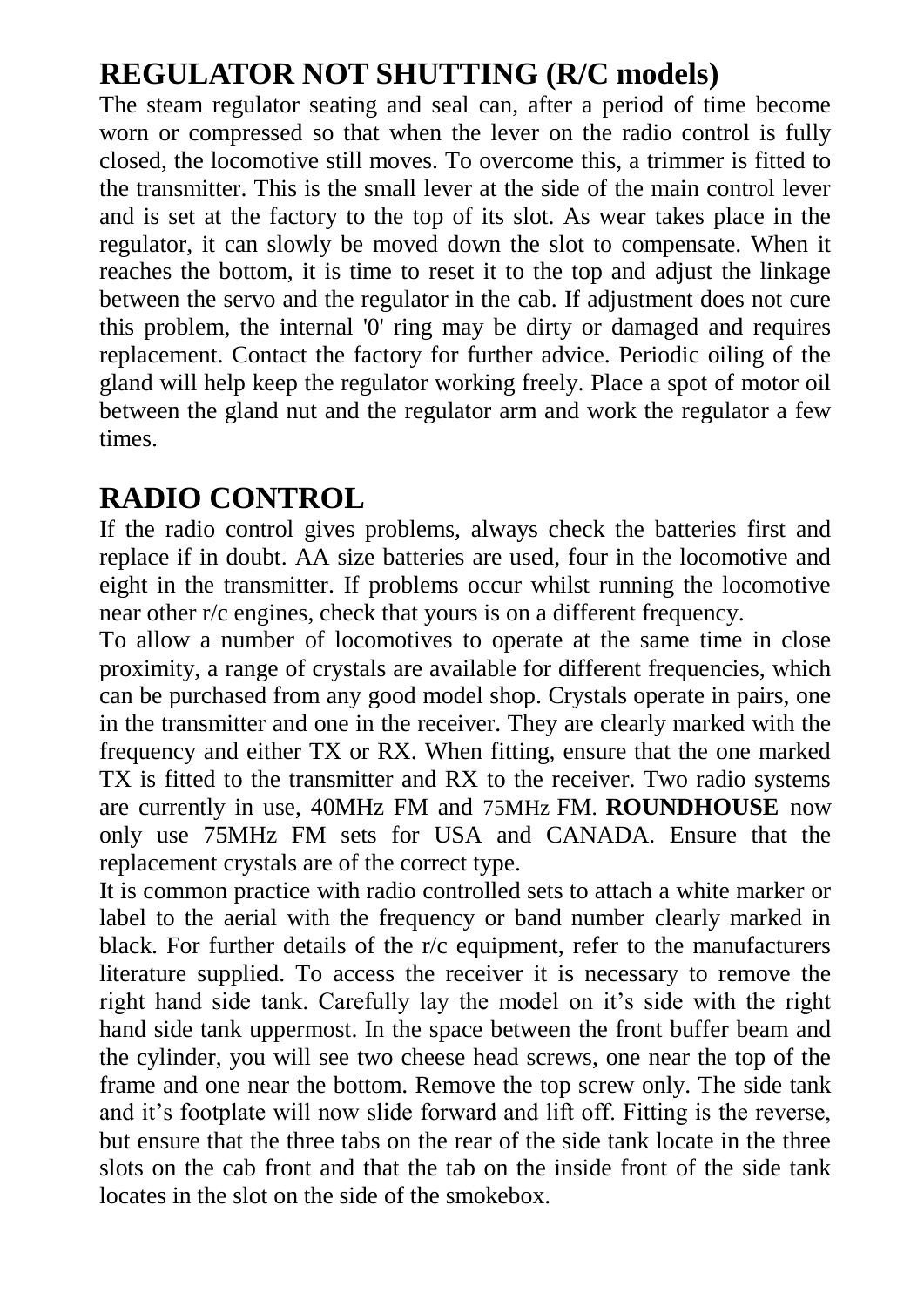#### **GAS SYSTEM**

Internally fired locomotives are fitted with our 'FG' type gas burner, which is set up and fully tested at the factory. This system is designed for use with Butane or Iso-Butane gas. Mixed gasses, i.e. Butane with a proportion of Propane mixed in, are available, and may be used if straight Butane is unavailable. These come in a variety of mixes ranging from 90/10 to 60/40 with one of the most common being 70/30. The figures refer to the proportions of the mix i.e. 70/30 contains 70% butane and 30% propane. If using mixed gasses, always choose the one with the largest proportion of butane. The addition of propane slightly alters the gasses properties. This can make the burner a little more difficult to light when cold or after filling the gas tank. Always open the regulator very slowly when lighting, and only just sufficient for ignition to take place. Opening too much too soon may extinguish the flame until the burner reaches normal operating temperature.

The tiny jet in these units can become blocked by small particles of dirt making the burner difficult to light, burn weakly at normal operating



**Gas Burner** 1). Superheater Pipe. 2). Lubricator Pipe. 3). Gas Jet Block retaining screw. 4). Gas Jet. 5). Gas Jet Block. 6). Gas Pipe. 7). Gas Burner fixing screw. 8). Air Inlet Holes.

temperatures\*, burn in the smokebox or fail completely. If any of these should happen, clean out the jet as follows. (\* On very cold days, a burner may start off burning weakly due to the temperature of the gas but should increase to its normal level as the engine warms up. This is quite normal)

Carefully, disconnect the gas pipe from the jet block using a 2BA spanner.

**Note** when connecting or disconnecting the gas pipe and jet block, do not use excessive force. Always hold the end of the gas burner near the air holes to support it otherwise it is possible to cause damage by bending the body. Slacken the screw retaining the jet block and slide it out to the rear. Remove the jet from the jet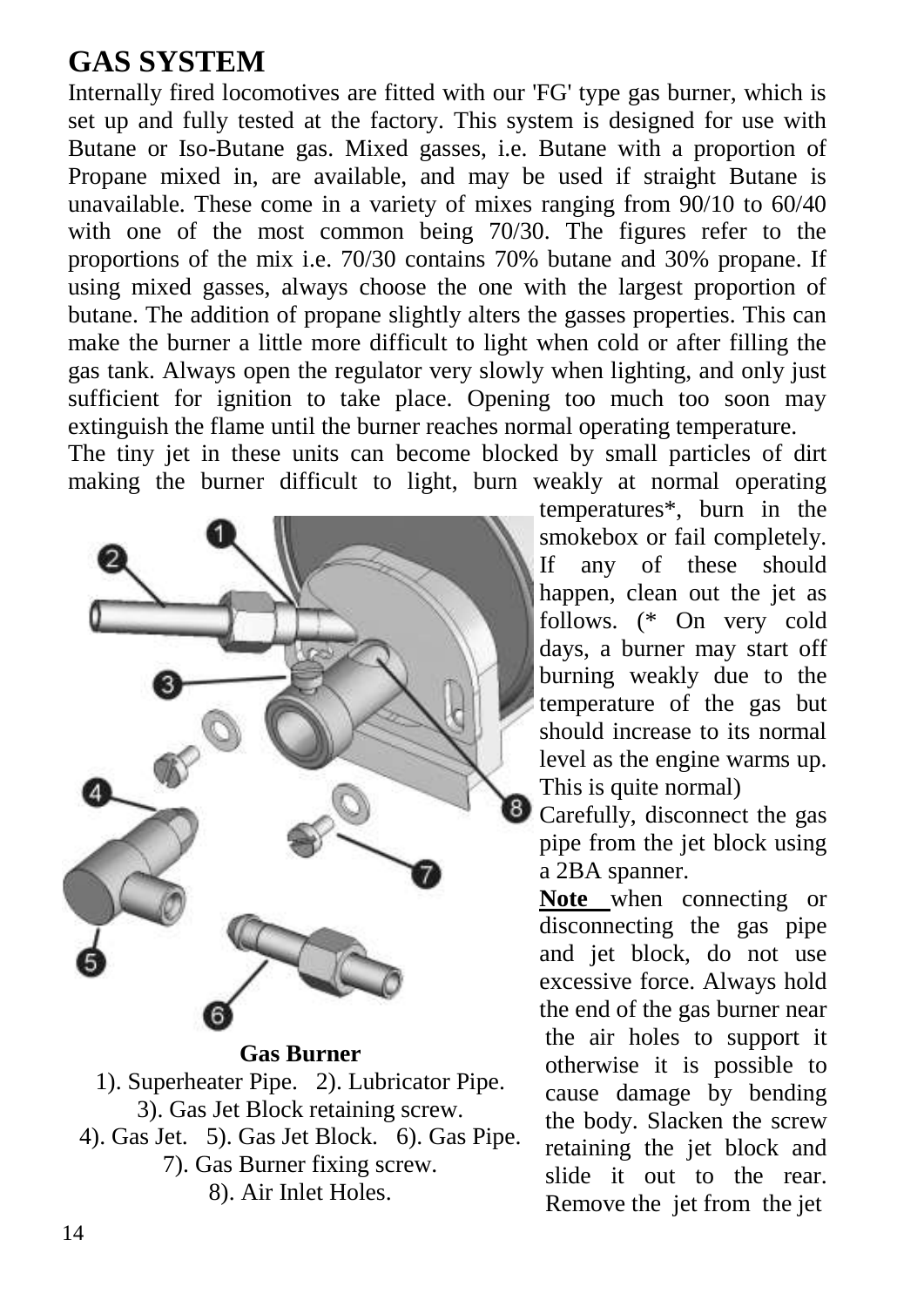block using a 4BA spanner. Wash out the jet in fast evaporating thinner (Cellulose or similar). Blow through the jet from the front, which should clear most blockages. Although the hole through the jet is tiny, if you hold it up to the light you should be able to see quite clearly if it is blocked or not. If in doubt, fit a new jet. A spare gas jet is included with the toolkit. Do not use wire to clean the jet as this can damage the precision hole and may upset the delicate balance of the gas system. Reassemble in the reverse order, putting a small amount of PTFE tape round the thread of the jet. Ensure all connections are tight. When re-positioning the jet block in the burner, ensure that it is pushed in as far as it will go.

The gas regulator has a spindle 'O' ring housed inside the body which may need lubrication from time to time if the control becomes 'spongy' in operation, making precise gas control difficult. As stated in the lighting instructions on page 8, the full range of adjustment for normal burner operation is achieved within the first full rotation of the regulator knob, and it should only be unscrewed more than this for maintenance purposes and when the tank is empty, and their are no naked lights nearby.

To lubricate it, remove the knurled knob which is retained by a 4BA socket grub screw (.100" AF Allen key required) in the side.

Beneath the knob is a back-lash spring and white PTFE washer which will slide off the spindle.

Unscrew the hexagon retaining nut then screw the spindle out of the body. The 'O' ring can now be lubricated.

Replace the spindle followed by the retaining nut. Slide the white PTFE washer and backlash spring over the spindle and replace the knob. Note that the grub screw that holds the knob in place tightens into a groove near the end of the spindle.

#### **WATER TOP-UP SYSTEM**

Over a period of time the end of the plastic filling tube that pushes in the boiler top-up valve will become a loose fit due to the heat of the fitting. To cure this, simply cut approximately 6mm from the end of the tube when necessary.